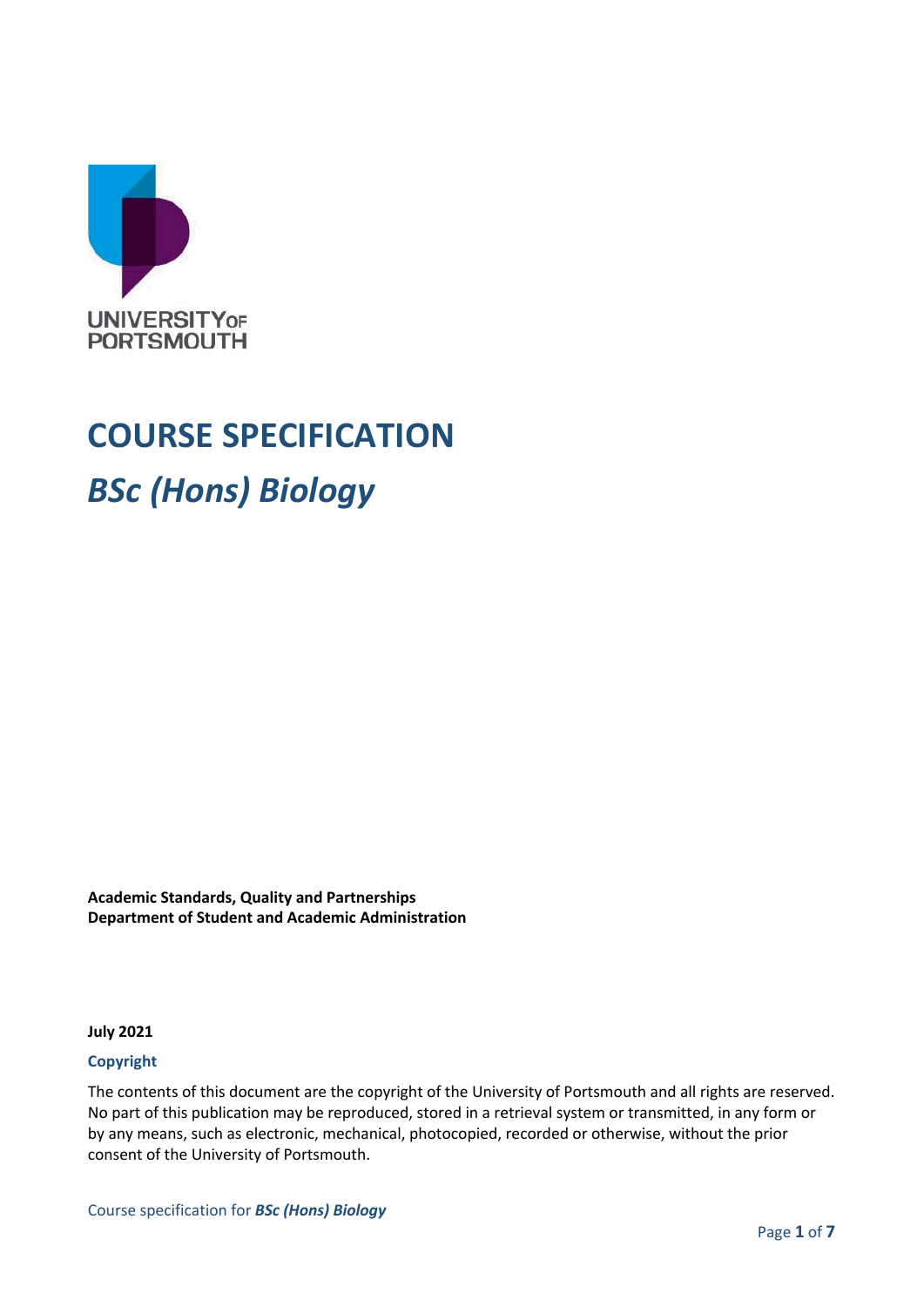# **COURSE SPECIFICATION**

Please refer to the [Course Specification Guidance Notes](http://www.port.ac.uk/departments/services/academicregistry/qmd/curriculum-framework-2019-20/filetodownload,201767,en.docx) for guidance on completing this document.

| <b>Course Title</b>                                                                           | <b>BSc (Hons) Biology</b>                                               |
|-----------------------------------------------------------------------------------------------|-------------------------------------------------------------------------|
| <b>Final Award</b>                                                                            | <b>BSc</b> (Hons)                                                       |
| <b>Exit Awards</b>                                                                            | CertHE, DipHE                                                           |
| Course Code / UCAS code (if applicable)                                                       | U0203FTC, U0203PYC / C100                                               |
| Mode of study                                                                                 | <b>Full time</b>                                                        |
| Mode of delivery                                                                              | Campus                                                                  |
| Normal length of course                                                                       | 3 years, 4 years with placement                                         |
| Cohort(s) to which this course specification<br>applies                                       | from September 2021 intake onwards                                      |
| <b>Awarding Body</b>                                                                          | University of Portsmouth                                                |
| <b>Teaching Institution</b>                                                                   | University of Portsmouth                                                |
| Faculty                                                                                       | Faculty of Science & Health                                             |
| School/Department/Subject Group                                                               | <b>School of Biological Sciences</b>                                    |
| School/Department/Subject Group webpage                                                       | http://www.port.ac.uk/school-of-biological-sciences/                    |
| Course webpage including entry criteria                                                       | http://www.port.ac.uk/courses/biological-sciences/bsc-<br>hons-biology/ |
| Professional and/or Statutory Regulatory<br><b>Body accreditations</b>                        | Royal Society of Biology                                                |
| <b>Quality Assurance Agency Framework for</b><br>Higher Education Qualifications (FHEQ) Level | Level 6                                                                 |

This course specification provides a summary of the main features of the course, identifies the aims and learning outcomes of the course, the teaching, learning and assessment methods used by teaching staff, and the reference points used to inform the curriculum.

This information is therefore useful to potential students to help them choose the right course of study, to current students on the course and to staff teaching and administering the course.

Further detailed information on the individual modules within the course may be found in the relevant module descriptors and the Course Handbook provided to students on enrolment.

Please refer to [Course and Module Catalogue](https://course-module-catalog.port.ac.uk/#/welcome) for further information on the course structure and modules.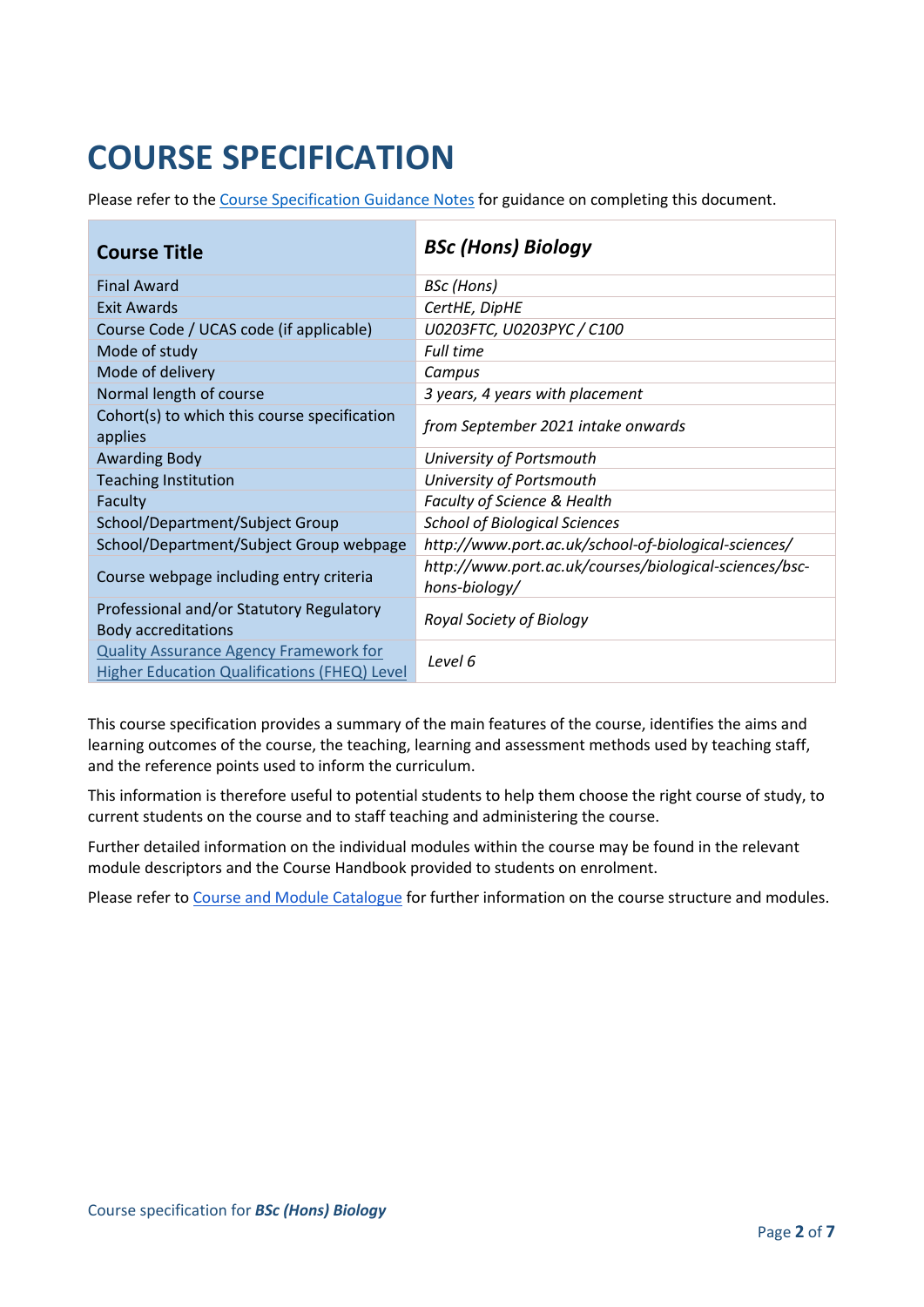#### **Educational aims of the course**

*The [Course Specification Guidance Notes](http://www.port.ac.uk/departments/services/academicregistry/qmd/curriculum-framework-2019-20/filetodownload,201767,en.docx) include advice on what to include in this section.*

- To develop a broad understanding of the biological sciences
- To enable students to select a focus for their studies in the light of insights gained during their broadly based first year of study
- To develop and refine students' intellectual, critical and practical skills in the acquisition, analysis, interpretation, understanding, evaluation and presentation of biological information
- To enable students to form scientific judgements, make decisions and demonstrate competence in key transferable skills
- To foster an active and self-reflective learning approach to enable students to engage in life-long learning
- To provide a firm foundation for further training or employment in a range of contexts in which the combination of biological knowledge and/or analytical and critical enquiry skills are required
- To produce graduates with skills and a knowledge base suitable for the employment market and with an appreciation of the value to society of an education in science, particularly in biology

#### **Course Learning Outcomes and Learning, Teaching and Assessment Strategies**

The [Quality Assurance Agency for Higher Education \(QAA\)](http://www.qaa.ac.uk/en) sets out a national framework of qualification levels, and the associated standards of achievement are found in their [Framework for Higher Education](https://www.qaa.ac.uk/quality-code/higher-education-credit-framework-for-england)  [Qualifications](https://www.qaa.ac.uk/quality-code/higher-education-credit-framework-for-england) document.

The Course Learning Outcomes for this course are outlined in the tables below.

#### **A. Knowledge and understanding of:**

| LO<br>number   | <b>Learning outcome</b>                                                                                                                                                                                                                                                                                                                                                                                                       | <b>Learning and</b><br><b>Teaching</b><br>methods                                                       | <b>Assessment</b><br>methods                                             |
|----------------|-------------------------------------------------------------------------------------------------------------------------------------------------------------------------------------------------------------------------------------------------------------------------------------------------------------------------------------------------------------------------------------------------------------------------------|---------------------------------------------------------------------------------------------------------|--------------------------------------------------------------------------|
| A1             | The fundamental concepts, principles and theories of<br>biology; the means of identifying organisms, biological<br>classification and evolutionary processes; the<br>distribution of organisms in space and time; the<br>molecular basis of cellular structure and function;<br>cellular systems and their integration into tissues and<br>multicellular systems; genetics at the molecular,<br>organism and population level | Lectures,<br>workshops,<br>laboratory work,<br>field work,<br>tutorials, guided<br>independent<br>study | Essays, MCQs,<br>examinations                                            |
| A <sub>2</sub> | Current topics in different areas in biology, including<br>those of genetics, molecular biology, cell biology,<br>microbiology, organismal biology and ecology                                                                                                                                                                                                                                                                | Lectures,<br>workshops,<br>laboratory work,<br>field work,<br>tutorials, guided<br>independent<br>study | Essays, MCQs,<br>examinations                                            |
| A3             | Appropriate investigative and analytical methods in<br>biology and evaluation of the acquired data                                                                                                                                                                                                                                                                                                                            | Laboratory<br>work, field work                                                                          | Lab reports, data<br>handling<br>questions,<br>project report            |
| A4             | Paper and electronic resources for biological<br>information and of how to use the results to synthesise<br>novel ideas                                                                                                                                                                                                                                                                                                       | Workshops,<br>tutorials, guided<br>independent<br>study                                                 | Essays, lab<br>reports, data<br>handling<br>questions,<br>project report |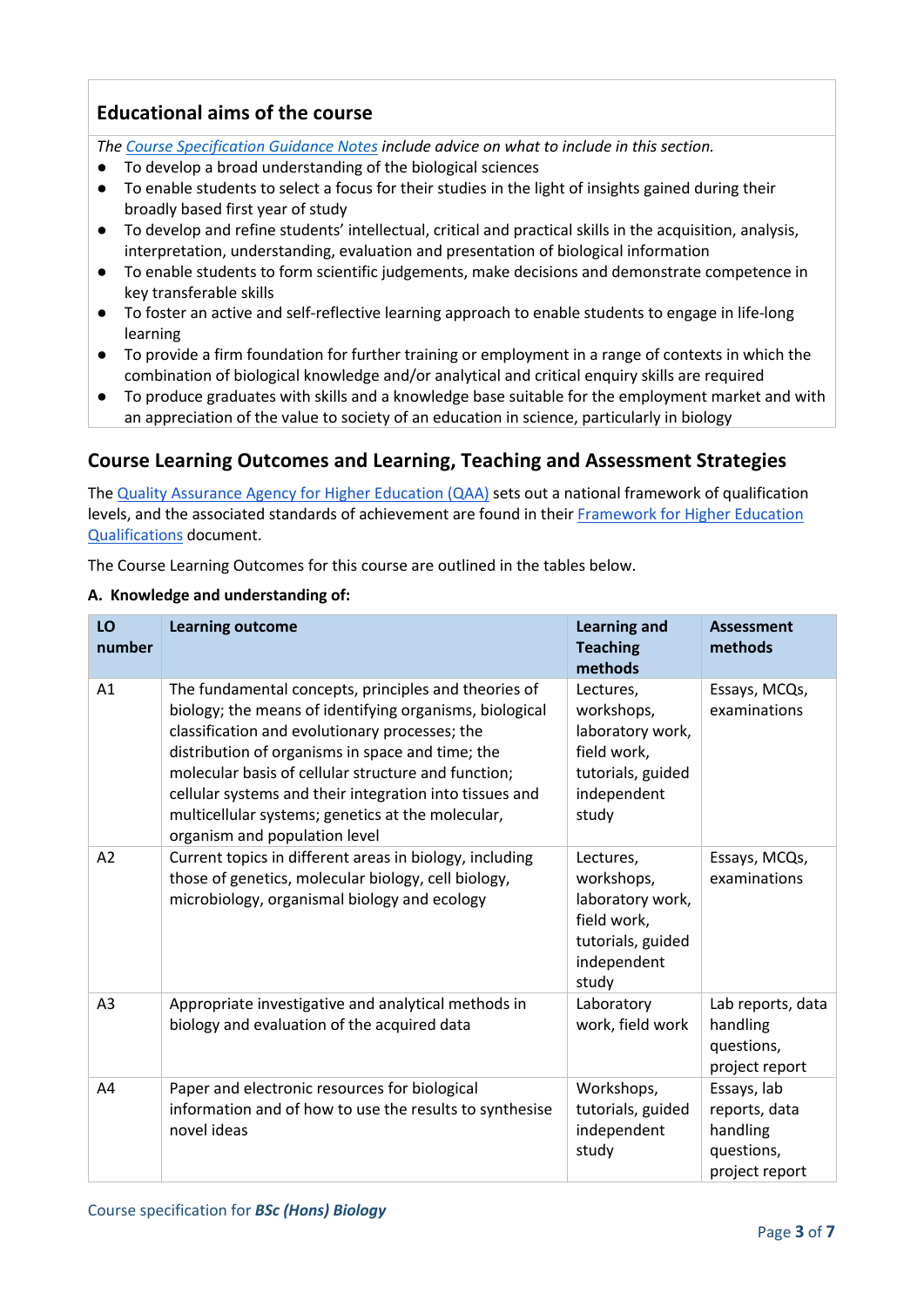| A5 | The applications of biology in medical, environmental<br>and industrial situations | Lectures,<br>workshops,<br>tutorials, guided<br>independent<br>study | Essays,<br>examinations,<br>project report |
|----|------------------------------------------------------------------------------------|----------------------------------------------------------------------|--------------------------------------------|
|----|------------------------------------------------------------------------------------|----------------------------------------------------------------------|--------------------------------------------|

#### **B. Cognitive (Intellectual or Thinking) skills, able to:**

| LO<br>number   | <b>Learning outcome</b>                                                                                                     | <b>Learning and</b><br><b>Teaching</b><br>methods                                    | <b>Assessment</b><br>methods                                         |
|----------------|-----------------------------------------------------------------------------------------------------------------------------|--------------------------------------------------------------------------------------|----------------------------------------------------------------------|
| <b>B1</b>      | Communicate effectively both orally and in writing                                                                          | Tutorials,<br>workshops,<br>project<br>supervision                                   | Essays, lab<br>reports, project<br>report, posters,<br>presentations |
| <b>B2</b>      | Apply conceptual and practical skills to define, analyse<br>and solve problems                                              | Lectures,<br>workshops,<br>tutorials                                                 | Essays, lab<br>reports, project<br>report                            |
| B <sub>3</sub> | Formulate realistic hypotheses and design experiments<br>to test these                                                      | Workshops,<br>tutorials, project<br>supervision                                      | Lab reports,<br>project report,<br>data handling<br>questions        |
| <b>B4</b>      | Manage experimental data and apply numerical skills<br>necessary to process, analyse and interpret<br>experimental findings | Laboratory<br>work, field work,<br>workshops,<br>project<br>supervision              | Lab reports,<br>project report,<br>data handling<br>questions        |
| <b>B5</b>      | Integrate and evaluate experimental information from a<br>variety of approaches                                             | Lectures,<br>workshops,<br>laboratory work,<br>field work,<br>project<br>supervision | Essays,<br>examinations,<br>project report                           |
| <b>B6</b>      | Assess the merits of competing theories, explanations<br>or methodologies                                                   | Lectures,<br>workshops,<br>project<br>supervision                                    | Essays,<br>examinations,<br>project report                           |
| <b>B7</b>      | Summarise and synthesise information                                                                                        | Workshops,<br>tutorials, project<br>supervision                                      | Essays,<br>examinations,<br>lab reports,<br>project report           |
| B <sub>8</sub> | Search, review and evaluate research literature<br>effectively                                                              | Tutorials,<br>project<br>supervision                                                 | Essays, project<br>report                                            |

#### **C. Practical (Professional or Subject) skills, able to:**

| LO<br>number | <b>Learning outcome</b>                                | Learning and<br><b>Teaching</b><br>methods | Assessment<br>methods |
|--------------|--------------------------------------------------------|--------------------------------------------|-----------------------|
|              | Demonstrate basic competencies in a range of practical | Laboratory                                 | Lab reports,          |
|              | biological techniques in both lab and field            | work, field work,                          | project               |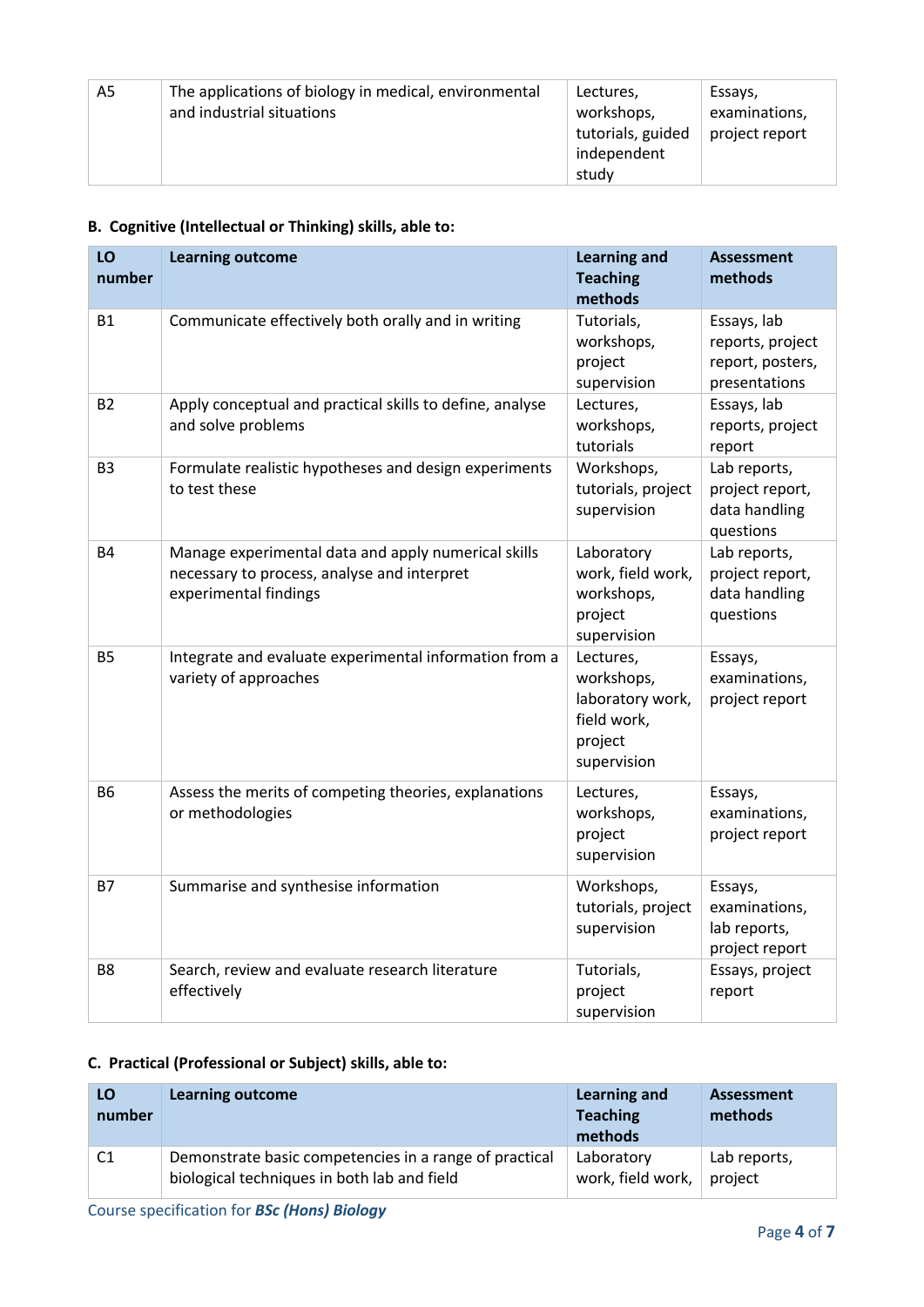|                |                                                                                                                            | project<br>supervision                                               | performance,<br>practical tests                                                           |
|----------------|----------------------------------------------------------------------------------------------------------------------------|----------------------------------------------------------------------|-------------------------------------------------------------------------------------------|
| C <sub>2</sub> | Plan and execute experiments using materials and<br>equipment safely in the laboratory                                     | Laboratory<br>work, field work,<br>project<br>supervision            | Lab reports,<br>practical tests,<br>project<br>performance,<br>data handling<br>questions |
| C <sub>3</sub> | Make and record accurate and relevant observations in<br>the field and the laboratory                                      | Lectures,<br>tutorials                                               | Lab reports,<br>project report                                                            |
| C <sub>4</sub> | Analyse experimental results with the use, if necessary,<br>of appropriate statistical tests                               | Lectures,<br>tutorials,<br>workshops,<br>project<br>supervision      | Lab reports,<br>project report                                                            |
| C <sub>5</sub> | Make effective use of software for data presentation,<br>data analysis, and presentation of written reports and<br>posters | Laboratory<br>work, field work,<br>tutorials,<br>workshops           | Posters,<br>presentations,<br>lab reports,<br>project report                              |
| C <sub>6</sub> | Prepare accurately written scientific reports                                                                              | Laboratory<br>work, field work,<br>tutorials, project<br>supervision | Lab reports,<br>project report                                                            |

#### **D. Transferrable (Graduate and Employability) skills, able to:**

| LO<br>number   | <b>Learning outcome</b>                                                                                                                 | <b>Learning and</b><br><b>Teaching</b><br>methods  | <b>Assessment</b><br>methods                                                   |
|----------------|-----------------------------------------------------------------------------------------------------------------------------------------|----------------------------------------------------|--------------------------------------------------------------------------------|
| D <sub>1</sub> | Communicate effectively orally, through the written<br>word or by visual presentation, in a form appropriate<br>for the target audience | <b>Tutorials</b>                                   | Essays, posters,<br>presentations,<br>project report                           |
| D <sub>2</sub> | Learn independently and effectively                                                                                                     | Tutorials, guided<br>independent<br>study, project | Essays, project<br>report                                                      |
| D <sub>3</sub> | Demonstrate problem solving and critical enquiry skills                                                                                 | Tutorials,<br>workshops,<br>project<br>supervision | Essays, data<br>handling<br>questions,<br>examinations                         |
| D <sub>4</sub> | Apply basic statistical tests and numerical skills to the<br>analysis of biological data                                                | Lectures,<br>workshops,<br>project<br>supervision  | Lab reports, data<br>handling<br>questions,<br>project report,<br>examinations |
| D <sub>5</sub> | Use information and communication technology<br>effectively                                                                             | Lectures,<br>workshops                             | Data handling<br>questions,<br>project report                                  |
| D <sub>6</sub> | Work effectively both independently and as part of a<br>team                                                                            | Tutorials, group<br>work,<br>workshops,<br>project | Essays,<br>presentations,<br>project<br>performance                            |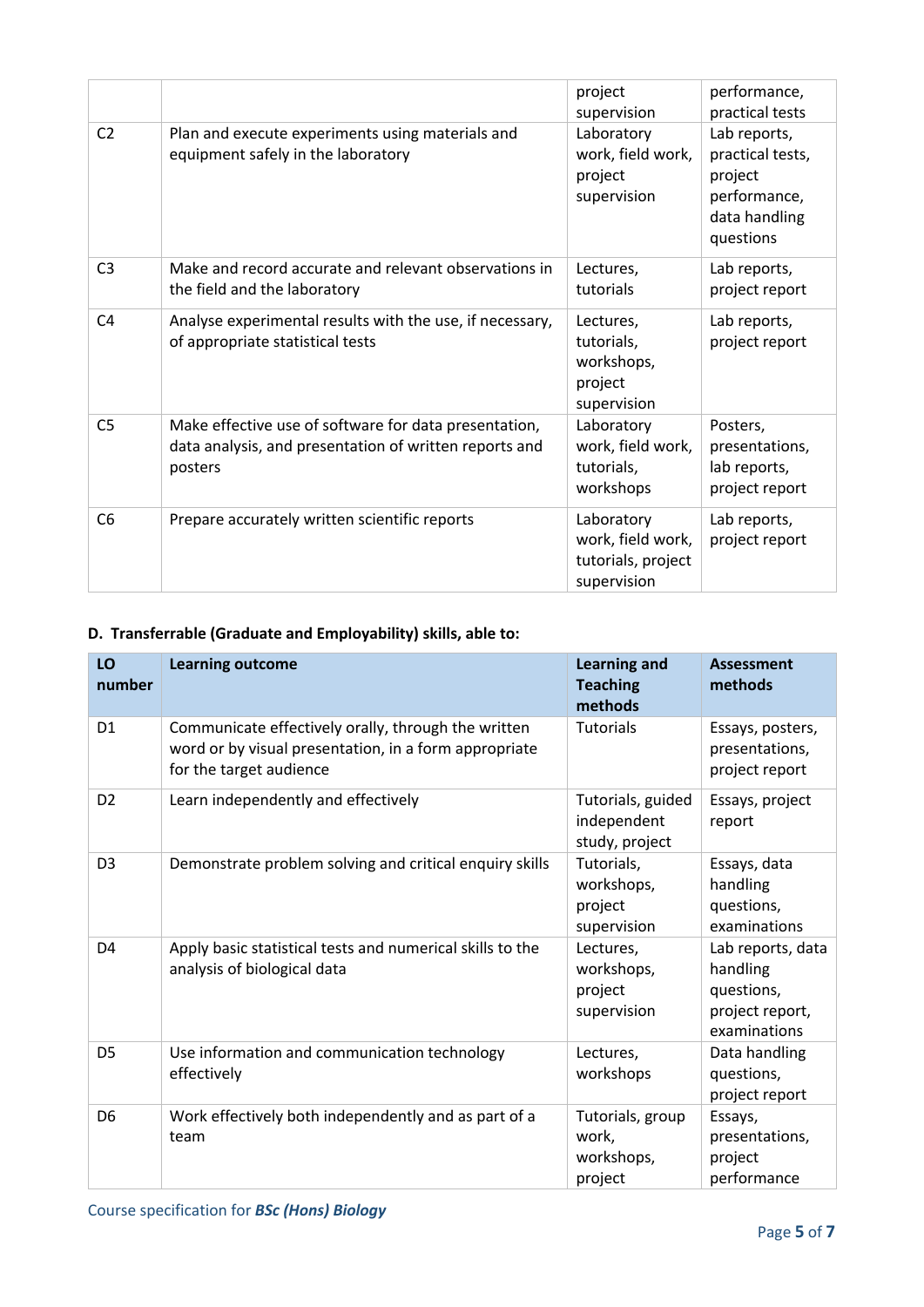| D7 | Manage time effectively and be able to prioritise | Tutorials, | PDP, project |
|----|---------------------------------------------------|------------|--------------|
|    | workloads                                         | project    | performance  |

#### **Academic Regulations**

The current University of Portsmouth [Academic Regulations](http://www.port.ac.uk/departments/services/academicregistry/qmd/assessmentandregulations/) will apply to this course. In order to meet the Royal Society of Biology accreditation the project unit cannot be compensated.

### **Support for Student Learning**

The University of Portsmouth provides a comprehensive range of support services for students throughout their course, details of which are available at the [MyPort](http://myport.ac.uk/) student portal.

In addition to these University support services this course also provided an extensive induction programme that introduces the students to the University and the course. The Course is managed as part of the Biological Sciences BSc programme by a team comprising the Head of School, Associate Heads) and the Course leader. All modules are supported by their own Moodle sites.

Additional support is provided by the personal tutor and the project supervisor. Support for study skills is provided by the Faculty of Science Learning Support Tutors.

#### **Evaluation and Enhancement of Standards and Quality in Learning and Teaching**

The University of Portsmouth undertakes comprehensive monitoring, review and evaluation of courses within clearly assigned staff responsibilities. Student feedback is a key feature in these evaluations, as represented in our [Policy for Listening to and Responding to the Student Voice](http://policies.docstore.port.ac.uk/policy-069.pdf) where you can also find further information.

#### **Reference Points**

The course and outcomes have been developed taking account of:

- [University of Portsmouth Curriculum Framework Specification](http://policies.docstore.port.ac.uk/policy-217.pdf?_ga=2.80596127.988573471.1600698712-86764541.1593710288)
- [University of Portsmouth Education Strategy 2016 -](http://policies.docstore.port.ac.uk/policy-187.pdf) 2020
- [University of Portsmouth Code of Practice for Work-based and Placement Learning](http://policies.docstore.port.ac.uk/policy-151.pdf)
- [Quality Assurance Agency Subject Benchmark Statement](https://www.qaa.ac.uk/docs/qaa/subject-benchmark-statements/subject-benchmark-statement-biosciences.pdf?sfvrsn=21f2c881_4) for Biosciences, October 2019
- Requirements of the Royal Society of Biology
- Vocational and professional experience, scholarship and research expertise of the University of Portsmouth's academic members of staff
- National Occupational Standards

#### **Disclaimer**

The University of Portsmouth has checked the information provided in this Course Specification and will endeavour to deliver this course in keeping with this Course Specification. However, changes to the course may sometimes be required arising from annual monitoring, student feedback, and the review and update of modules and courses.

Where this activity leads to significant changes to modules and courses there will be prior consultation with students and others, wherever possible, and the University of Portsmouth will take all reasonable steps to minimise disruption to students.

Course specification for *BSc (Hons) Biology* It is also possible that the University of Portsmouth may not be able to offer a module or course for reasons outside of its control, for example, due to the absence of a member of staff or low student registration